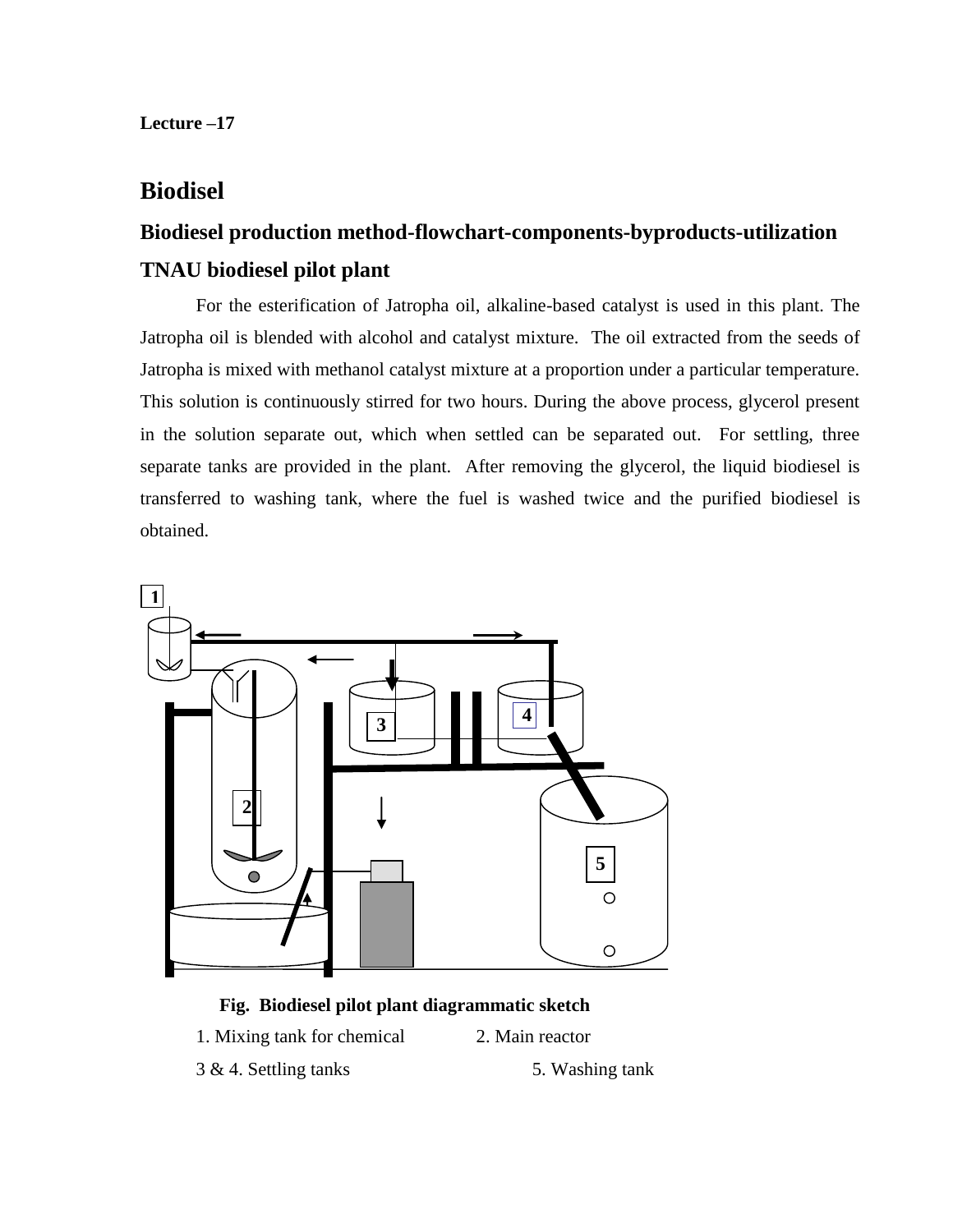By using the above unit, about 250 litres of biodiesel could be produced in a day. The cost of the unit is approximately 1.5 lakhs. This could be reduced by appropriate substitutions in the existing plant. Depending upon the need, the size of the unit can be scaled up to get higher capacity.

**Process flow chart**

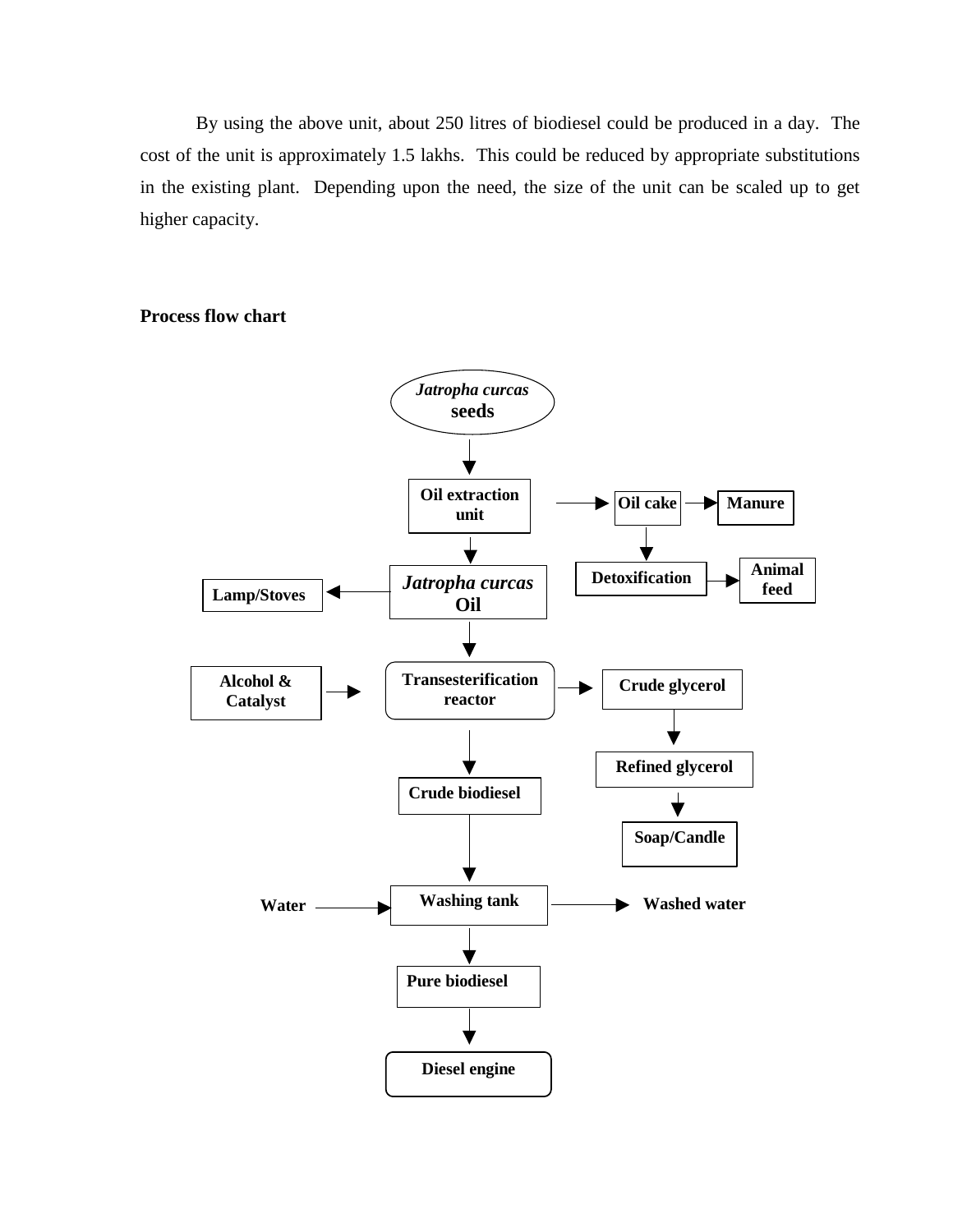#### **Mechanics of the transesterification process**

- **1.** Take 50 litres of Jatropha oil in the container and pump oil from inlet tank to biodiesel reactor by using inlet pump (10 minutes)
- **2.** Switch ON for heater of biodiesel reactor
- **3.** Take 20 per cent of methanol and 1 per cent of sodium hydroxide (by weight of oil) in the chemical mixing tank. Ensure that gate valve for chemical tank is in closed position before filling of methanol into tank
- **4.** Switch ON for stirrer of chemical mixing tank (15 minutes) to produce the sodium methoxide solution
- **5.** After reaching reaction temperature 60 deg. C, the sodium methoxide is send to biodiesel reactor by opening of gate valve and close the valve.
- **6.** Switch ON for main stirrer of biodiesel reactor and reaction is continued for about 2 hours
- **7.** After reaction time is completed, open the gate valve for glycerol settling tank and the biodiesel and glycerol mixer is send to the glycerol settling tank (by using storage switch)
- **8.** Allow the biodiesel mixture in glycerol settling tanks for 12 hours
- **9.** Before feeding of raw biodiesel, fill 100 litres of water in the washing tank
- **10.** Remove the glycerol from settling tank and biodiesel is sent to washing tank by opening gate
- **11.** Switch ON the aerator for 30 minutes. Allow the sample for 3 hours and remove the biodiesel from washing tank
- **12.** Heat the biodiesel for 20 minutes to remove the moisture.

## **POST PRODUCTION PROCESS**

#### **Refining (Cleaning)**

The esters recovered from the reaction mixture are refined to meet the requirements of ASTM D 6751-2. The topics include: biodiesel/glycerol separation, ester washing, ester drying, other ester treatments and additization.